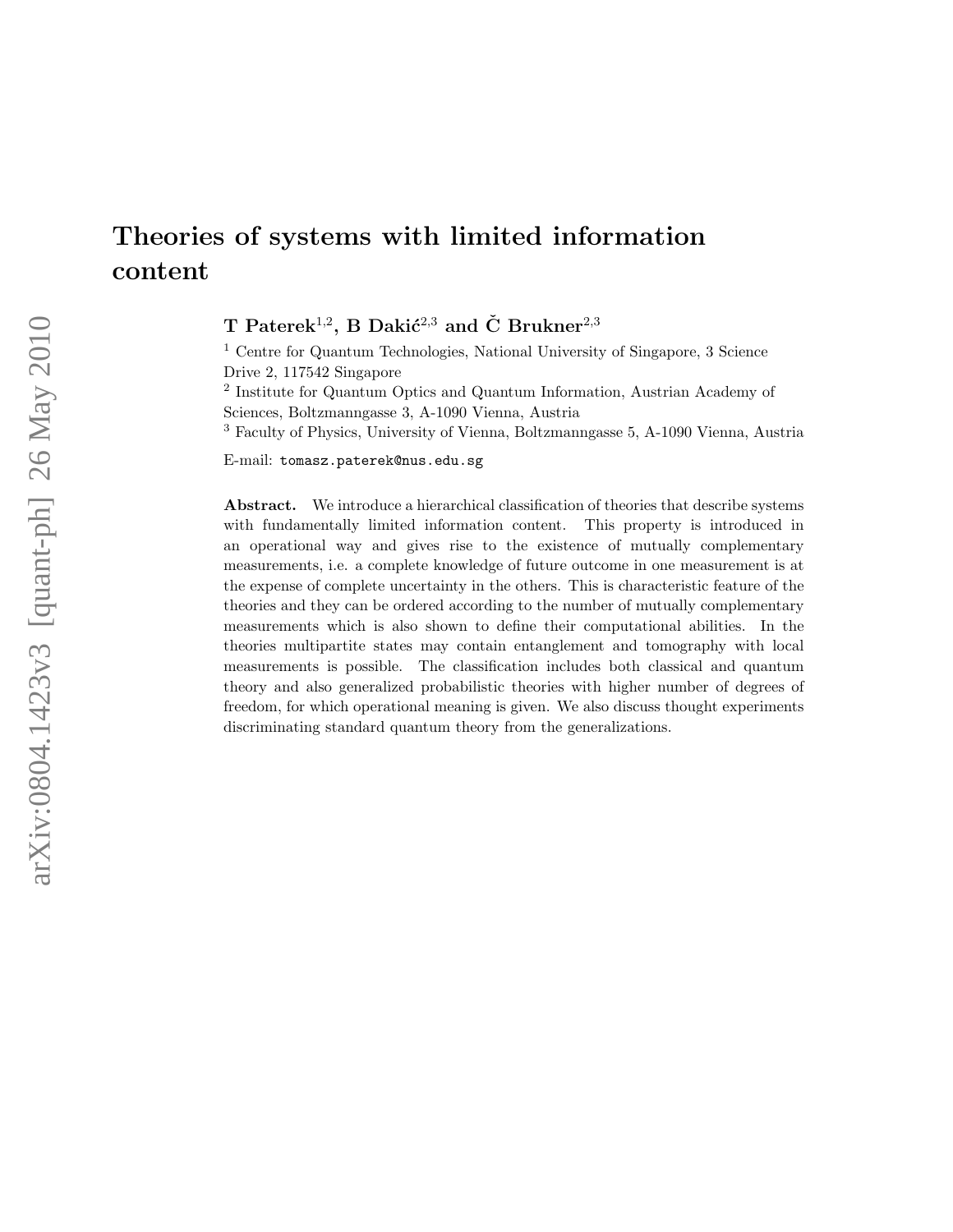# 1. Introduction

Can one find a class of logically conceivable physical theories that all share some fundamental features with quantum mechanics? For example, in gravitational physics, general relativity and Brans-Dicke theory [\[1\]](#page-12-0) belong to a broad class of relativistic classical theories of gravitation. By contrast, it is often assumed that any modification of quantum mechanics would produce internally inconsistent theories [\[2\]](#page-12-1).

In this paper we identify a class of quantum-like theories describing systems with limited information content [\[3,](#page-12-2) [4\]](#page-12-3). This limit does not arise from an observer's ignorance about the "true ontic states of reality"  $[5]$  — which would be a hidden-variable theory and would have to confront the theorems of Bell [\[6\]](#page-12-5) and Kochen-Specker [\[7\]](#page-12-6) — but rather is a fundamental limit. To introduce an operational notion of information content, we insert the system into a "black box", which itself has one of a number of configurations. After leaving the black box, the system is measured to reveal some of the properties of the configuration. The "limited information content of the system" represents the fundamental restriction on how much information about the configuration can be gained in this measurement.

We first consider a system with an information content of one bit, which we call a two-level system [‡](#page-1-0). A measurement outcome can only reveal one bit of information, i.e. it can distinguish between two equally-sized subsets of possible configurations, without any possibility of discriminating between further subsets. This gives rise to mutually complementary properties of black box configurations and the notion of complementary questions, which are questions about these properties. We study the information gain about these configurations which can be revealed using two-level systems described by different theories. The number of complementary system observables predicted by the theories limits the number of complementary black-box configurations which can be accessed. We use this to identify a hierarchical classification of quantum-like theories. We show that classical physics — with no complementary observables — and quantum physics — with three complementary observables for a qubit — are just two examples of theories within this hierarchy and present examples of other theories. A theory on a particular level of the hierarchy contains all lower-level theories, just as theory of quantum bits contains theory of classical bits.

We investigate the computational capabilities of the new theories in a manner similar to the work on no-signaling theories [\[8,](#page-12-7) [9,](#page-12-8) [10,](#page-12-9) [11,](#page-12-10) [12,](#page-12-11) [13,](#page-12-12) [14\]](#page-12-13) and show that computational capabilities increase with the level of the theory in the hierarchy. We then consider composite systems, and demonstrate existence of complementary properties of many black boxes which cannot be accessed with (product of) independent subsystems, leading to necessity of entanglement in the corresponding theories. We also show that the number of parameters obtained from complementary measurements on a composite system consisting of many two-level systems agrees with the number of parameters

<span id="page-1-0"></span><sup>‡</sup> Even if more than two detectors are involved in the measurement of such system, it can only reveal one bit of information about the configuration in the black box.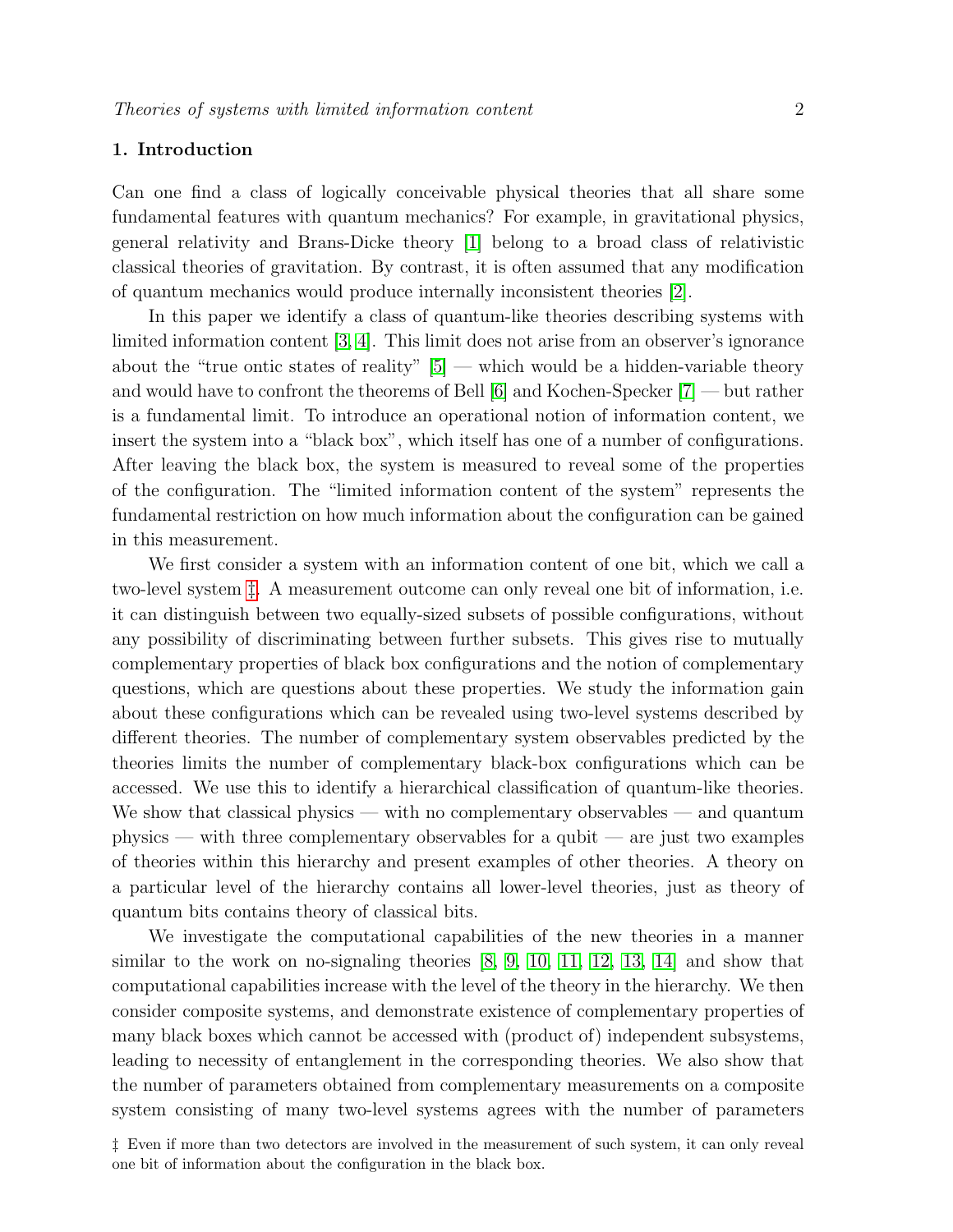obtained from correlations between complementary local measurements. This fact is a remarkable coincidence since a priori there is nothing in the definition of the hierarchy that hints at it. Finally, we present thought experiments aimed at distinguishing standard quantum theory from the generalized theories.

Other attempts have previously been made to introduce a hierarchy of models that includes both classical and quantum theory. The generalized models exploit different sum-rules for probabilities [\[15\]](#page-12-14) or explore physical systems described by a number of parameters (sometimes also called "degrees of freedom") different than in quantum mechanics [\[16,](#page-12-15) [17,](#page-12-16) [18,](#page-12-17) [19,](#page-12-18) [20\]](#page-12-19). Our approach is related to the later in that we consider two-level systems with additional degrees of freedom. We show that the principle of limited information content together with an assumption that a system can reveal any of the complementary properties of black box configurations allows only specific values for the number of these degrees. The same number is derived by Wootters [\[16\]](#page-12-15) and Hardy [\[17\]](#page-12-16) using parameter counting argument for composite systems. Here, however, it follows already for a single system.

It should be noted that our aim here is not to derive the structure of quantum theory but rather to show alternative models whose parameters also have operational meaning. It is interesting to ask which axioms of standard quantum theory such models defy. Compared with Hardy's axiomatization [\[17\]](#page-12-16), our models for a single two-level system involve more degrees of freedom than a qubit and therefore include also those theories which Hardy excluded by the simplicity axiom (the simplicity axiom states that one should take the minimal number of degrees of freedom in agreement with other axioms). The probability axiom (in all experiments on a sufficiently big ensemble of systems prepared in the same way, the relative frequencies of measurement outcomes tend to the same values) is fulfilled in our models. The continuity axiom (there exists a continuous reversible transformation on a system between any two pure states of that system), is fulfilled by the presented models of a single system. For multiple twolevel systems, assumption of limited information content together with requirement that systems reveal any of complementary properties implies Hardy's axiom about composite systems (local tomography is possible). It states that both the number of levels of a composite system, N, and the number of parameters describing its unnormalized states, K, are products of respective numbers for individual subsystems, i.e.  $N = N_A N_B$  and  $K = K_A K_B$ . It was proved that Hardy's simplicity axiom is redundant [\[20\]](#page-12-19), i.e. that only classical and quantum theories are in agreement with all other axioms. This implies for the multipartite theories studied here that they have to defy Hardy's subspace axiom (it states that a n-level subsystem of a higher-level system behaves like a system with  $n$  levels). This is a consequence of the fact that continuity is fulfilled by the presented models for a single system and therefore the subspace axiom implies continuity for many systems because any two states of a composite system are connected by a continuous transformation, introduced in a single particle case. As we already noted, this would constrain the possible theories to classical and quantum only due to the results of Ref. [\[20\]](#page-12-19).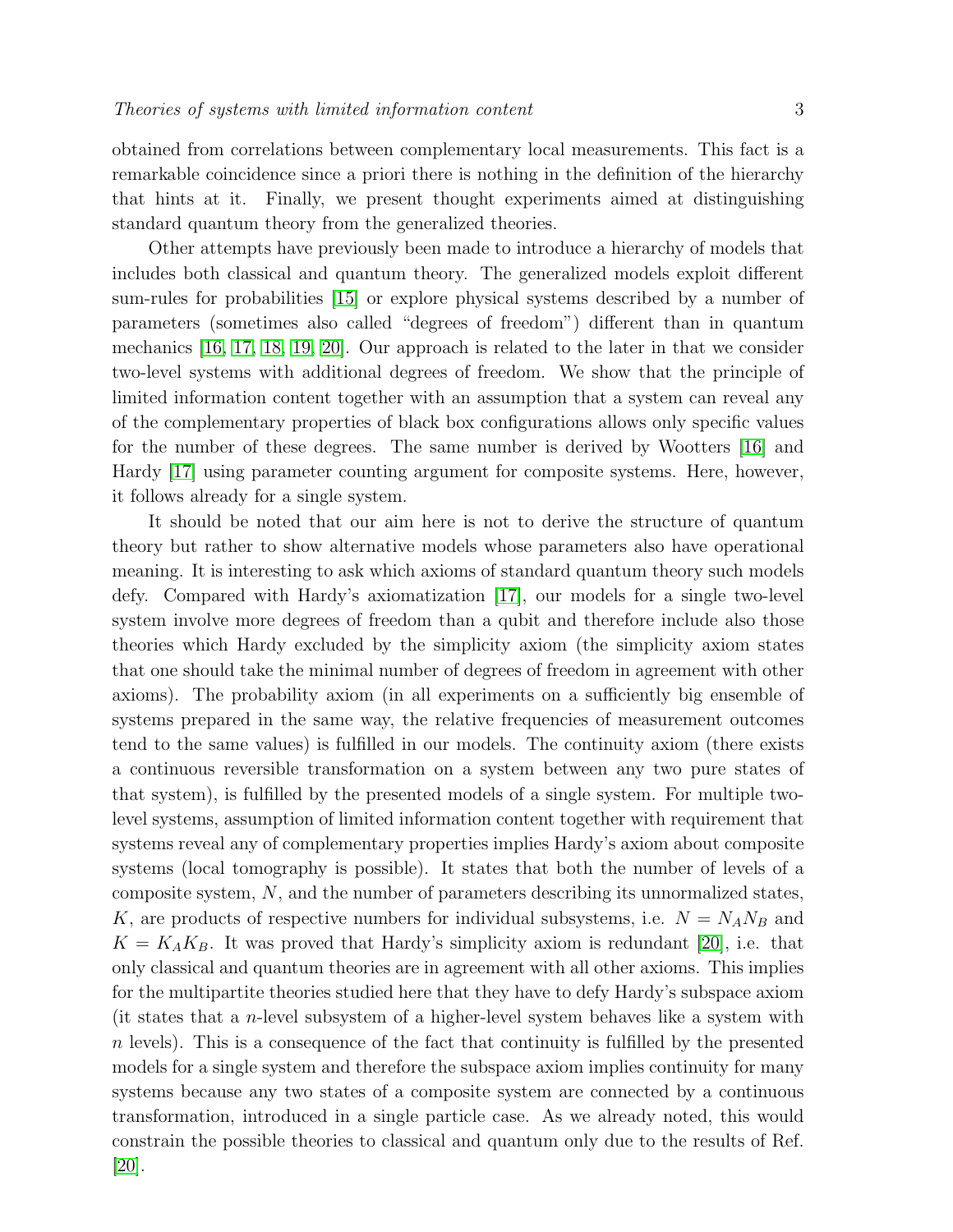

<span id="page-3-0"></span>Figure 1. The configuration of items inside the black box is a physical realization of a function  $y = f(x)$ . The value of x is encoded in the position inside the box, whereas the value of y is encoded by putting a yellow  $(y = 0)$  or orange  $(y = 1)$  item at position x. A physical system enters the black box from the right, undergoes function-dependent transformations and is finally measured after leaving the box.

# 2. Limited information content

Consider the black box illustrated in Fig. [1.](#page-3-0) A Boolean function of a single s-valued argument,  $y = f(x)$ , with  $x = 0, ..., s - 1$  and  $y = 0, 1$ , is realized physically by putting one of two different (classical) objects in each of s different positions inside the box. As a result, there are  $2<sup>s</sup>$  different functions  $f(x)$  and as many distinguishable configurations of the black box. If all the configurations have the same probability of occurring, s bits of information are necessary to identify a given function. A physical system with information content below s bits cannot therefore distinguish an individual function, but only groups of functions with certain properties.

For example, consider a black box with two positions inside which is probed by a single two-level system. The possible box configurations represent four Boolean functions of the position variable  $x = 0, 1$ , which can be indexed by  $j = 2^1 f(0) + 2^0 f(1)$ . The readout step reveals one bit of information, splitting the four functions into two equally-sized sets. In this case, one finds three possible splits which can be illustrated by the three rows of the following tables (symbol  $\oplus$  denotes addition modulo two):

<span id="page-3-2"></span>

|                            | $a = 0 \mid a = 1$             |                         |  |
|----------------------------|--------------------------------|-------------------------|--|
| $0 \quad 1 \mid 2 \quad 3$ | $00 \quad 01 \mid 10 \quad 11$ | $f(0) = a?$             |  |
| $0 \quad 2 \mid 1 \quad 3$ | $00 \quad 10 \mid 01 \quad 11$ | $f(1) = a?$             |  |
| $0 \quad 3 \mid 1 \quad 2$ | 00 $11 \mid 01 \mid 10$        | $f(0) \oplus f(1) = a?$ |  |
|                            |                                |                         |  |

The table on the left-hand side shows the index j  $\S$ , and the middle table shows the functional values ordered as pairs  $f(0) f(1)$ . The table on the right-hand side gives the three complementary questions about the properties of the functions. They are answered by the functions in the left and right column of the middle table (left column  $\rightarrow$  answer 0, right column  $\rightarrow$  answer 1). We shall refer to such tables as the complementarity tables [\[21\]](#page-12-20).

<span id="page-3-1"></span>§ An equivalent table was introduced by Spekkens within a different interpretational approach [\[5\]](#page-12-4). There, an individual quantum system is assumed to be in an ontic state, while here only the (classical) black box is in a well-defined "ontic" state.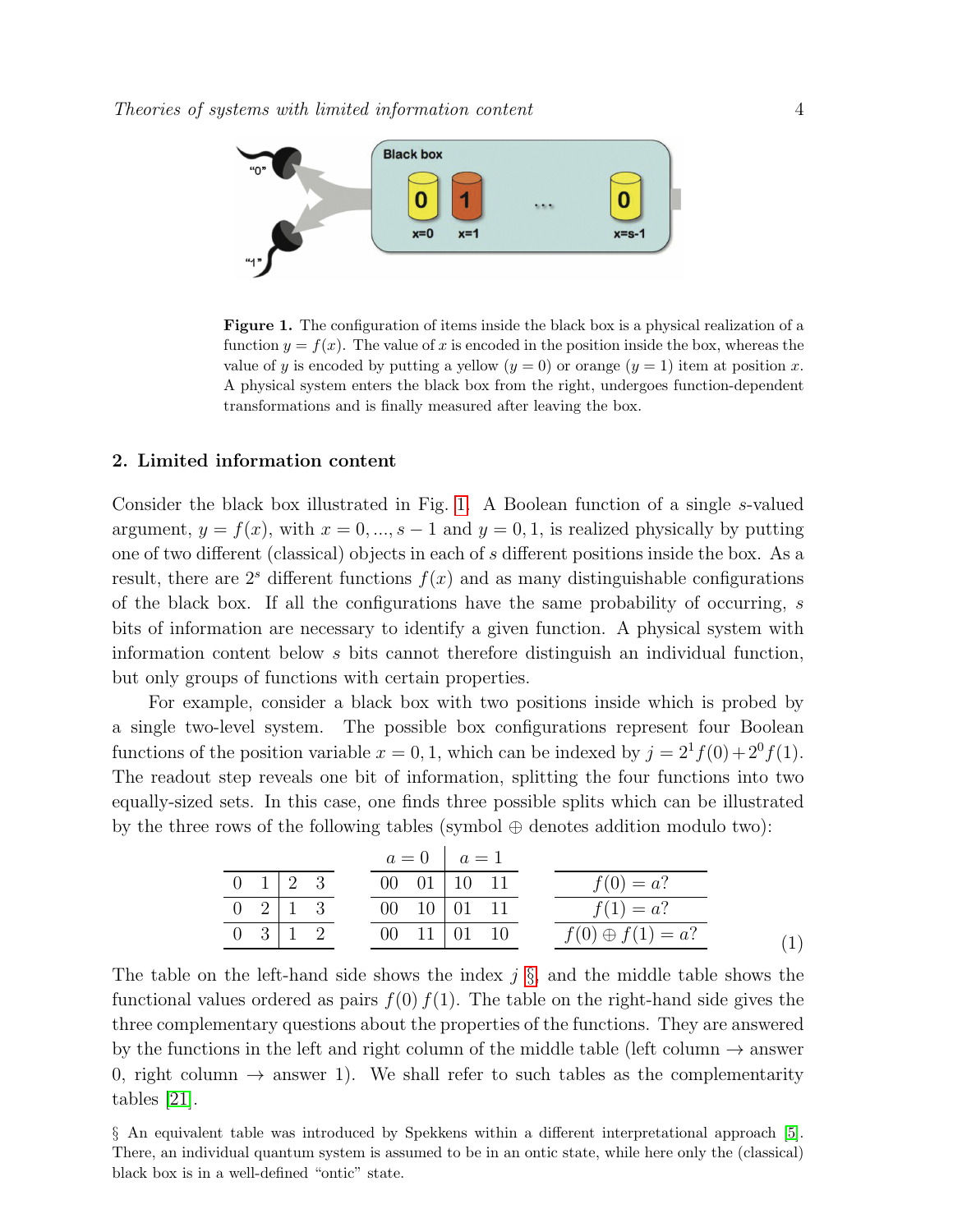The black box forms a bridge between the abstract mathematical construction of complementarity tables and the physical world. The physical system can be used to probe the box configuration by subjecting it to configuration-dependent transformations. An appropriate measurement can then be used to identify the subset to which the configuration belongs. Two-level systems described by different physical theories allow one to answer different numbers of complementary questions.

In the simplest case,  $s = 1$ , the black box contains only one position. It is convenient to think of the value  $f(0) = 0$  as an empty position and  $f(0) = 1$  as an occupied position. This configuration can be revealed by a classical bit, which by definition can only either be flipped or left untouched. If its state is flipped only when the object is present, then knowing the initial and final states of the bit completely determines the box configuration,  $f(0)$ . This is possible because the box stores only one bit.

The next case, with two positions inside the black box, is qualitatively different because complementary questions now arise. A classical bit can no longer be used to answer any one of them. This can, however, be achieved using a quantum bit.

A quantum bit can be entirely expressed in terms of real vectors in three dimensions. The set of pure quantum states forms a unit Bloch sphere, with orthogonal axes representing the eigenstates of complementary observables. The set of operations on a qubit is no longer restricted only to bit flips, but includes any rotation. Consider the following interaction between the system and the black box. For  $f(x) = 0$  (position x is empty), the qubit state is left untouched. If  $f(x) = 1$  (occupied), the  $\sigma_x$  or  $\sigma_z$ Pauli rotation is applied to the qubit state for  $x = 0$  or 1, respectively. The qubit propagates through the black box from right to left, giving a total transformation of  $\sigma_x^{f(0)} \sigma_z^{f(1)}$ . In Bloch coordinates, these rotations are represented by diagonal matrices,  $\sigma_x \to \text{diag}[1, -1, -1]$  and  $\sigma_z \to \text{diag}[-1, -1, 1]$ . Thus, the interaction of the black box with the system is represented by the diagonal matrix

$$
\text{diag}[(-1)^{f(1)}, (-1)^{f(0)+f(1)}, (-1)^{f(0)}]. \tag{2}
$$

The quantum probability to observe an outcome associated with the state  $\vec{m}$ , given a system prepared in state  $\vec{n}$ , is  $P(\vec{m}|\vec{n}) = \frac{1}{2}(1 + \vec{n} \cdot \vec{m})$ , where the dot denotes a scalar product in  $\mathbb{R}^3$ . Therefore, if the  $|z\pm\rangle$  states are used as inputs, the measurement in this basis after the interaction reveals the value of  $f(0)$ . Similarly, using  $|x\pm\rangle$  or  $|y\pm\rangle$ as inputs, and measuring in these bases, reveals the value of  $f(1)$  and  $f(0) \oplus f(1)$ , respectively. Thus, each of the complementary questions can be answered using the eigenstates of the complementary quantum observables.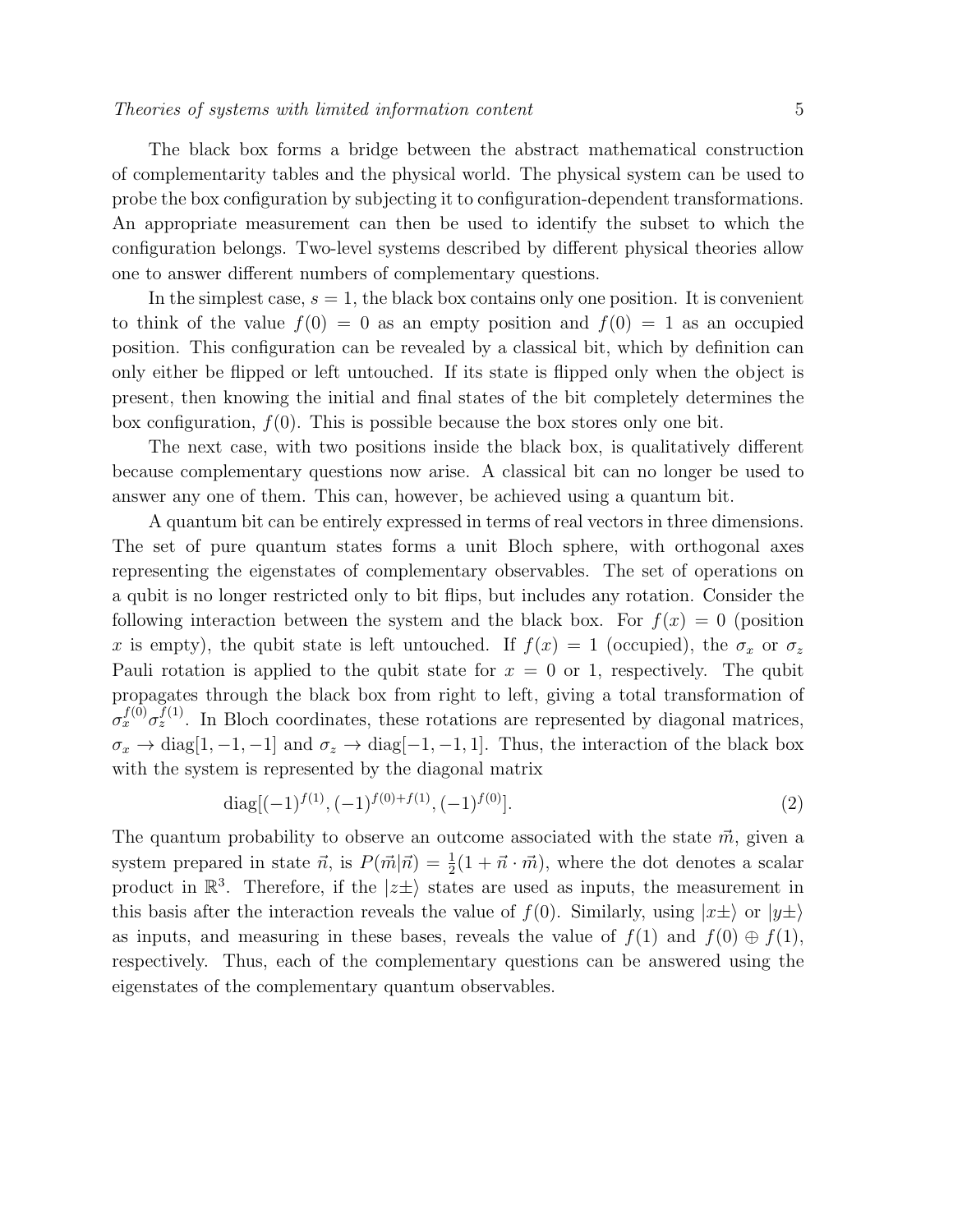## 3. Generalized theories

We next investigate a black box containing three positions,  $x = 0, 1, 2$ . The resulting complementarity table has seven rows:

<span id="page-5-0"></span>

|                 |  | $0 \t1 \t2 \t3 \t4 \t5 \t6 \t7$                             |  |  | $f(0) = ?$                         |     |
|-----------------|--|-------------------------------------------------------------|--|--|------------------------------------|-----|
|                 |  | 0 1 4 5 2 3 6 7                                             |  |  | $f(1) = ?$                         |     |
|                 |  | 0 1 6 7 2 3 4 5                                             |  |  | $f(2) = ?$                         |     |
| 0 2 4 6 1 3 5 7 |  |                                                             |  |  | $f(0) \oplus f(1) = ?$             | (3) |
|                 |  | $0 \t2 \t5 \t7 \t1 \t3 \t4 \t6$                             |  |  | $f(0) \oplus f(2) = ?$             |     |
|                 |  | $0 \quad 3 \quad 4 \quad 7 \quad 1 \quad 2 \quad 5 \quad 6$ |  |  | $f(1) \oplus f(2) = ?$             |     |
|                 |  | $0 \t3 \t5 \t6 \t1 \t2 \t4 \t7$                             |  |  | $f(0) \oplus f(1) \oplus f(2) = ?$ |     |

The table on the left-hand side presents the values of  $j = 2^2 f(0) + 2^1 f(1) + 2^0 f(2)$ . Given one bit of information that answers any single complementary question in the right-hand-side table, no information can be obtained about an answer to any of the other questions, i.e. the seven questions are logically independent [\[22\]](#page-12-21).

In analogy to the previous cases, one can ask what "physical theory" for the system is required to answer any one of the complementary questions contained in table [\(3\)](#page-5-0). Such a theory must contain features of complementarity, and we now generalize the Bloch representation of a quantum bit to produce a quantum-like theory related to the black box with three internal positions. Since there are seven complementary questions, there must be seven complementary measurements for the system and we assume its pure physical states are represented by vectors on a sphere in seven dimensions (state space postulate). Given a system prepared in a state  $\vec{n}$ , the probability to observe an outcome associated with the state  $\vec{m}$ , is chosen as  $P(\vec{m}|\vec{n}) = \frac{1}{2}(1 + \vec{n} \cdot \vec{m})$ , where the dot now denotes a scalar product in  $\mathbb{R}^7$  (probability rule). To fulfill the physical requirement that immediate repetition of the same measurement should have the same outcome, the state  $\vec{n}$  is updated in the measurement to  $+\vec{m}$  or  $-\vec{m}$ , depending on the result (collapse postulate). The physical transformations, including temporal evolution, are represented in this theory by rotations belonging to  $SO(7)$ . They preserve distinguishability between any two states as measured by the scalar product, and are continuously connected with the identity, i.e., no transformation.

The model just described allows us to answer any complementary question from table [\(3\)](#page-5-0). The black box transformation can be chosen to be a product  $R_0^{f(0)}R_1^{f(1)}R_2^{f(2)}$ 2 of rotations

$$
R_0 \to \text{diag}[-1, 1, 1, -1, -1, 1, -1],
$$
  
\n
$$
R_1 \to \text{diag}[1, -1, 1, -1, 1, -1, -1],
$$
  
\n
$$
R_2 \to \text{diag}[1, 1, -1, 1, -1, -1, -1].
$$
\n(4)

This product is a diagonal matrix with seven entries:  $(-1)^{f(0)}$ ,  $(-1)^{f(1)}$ ,  $(-1)^{f(2)}$ ,  $(-1)^{f(0)+f(1)}$ ,  $(-1)^{f(0)+f(2)}$ ,  $(-1)^{f(1)+f(2)}$ ,  $(-1)^{f(0)+f(1)+f(2)}$ , where the powers are specified by the complementary questions. Therefore, to answer a complementary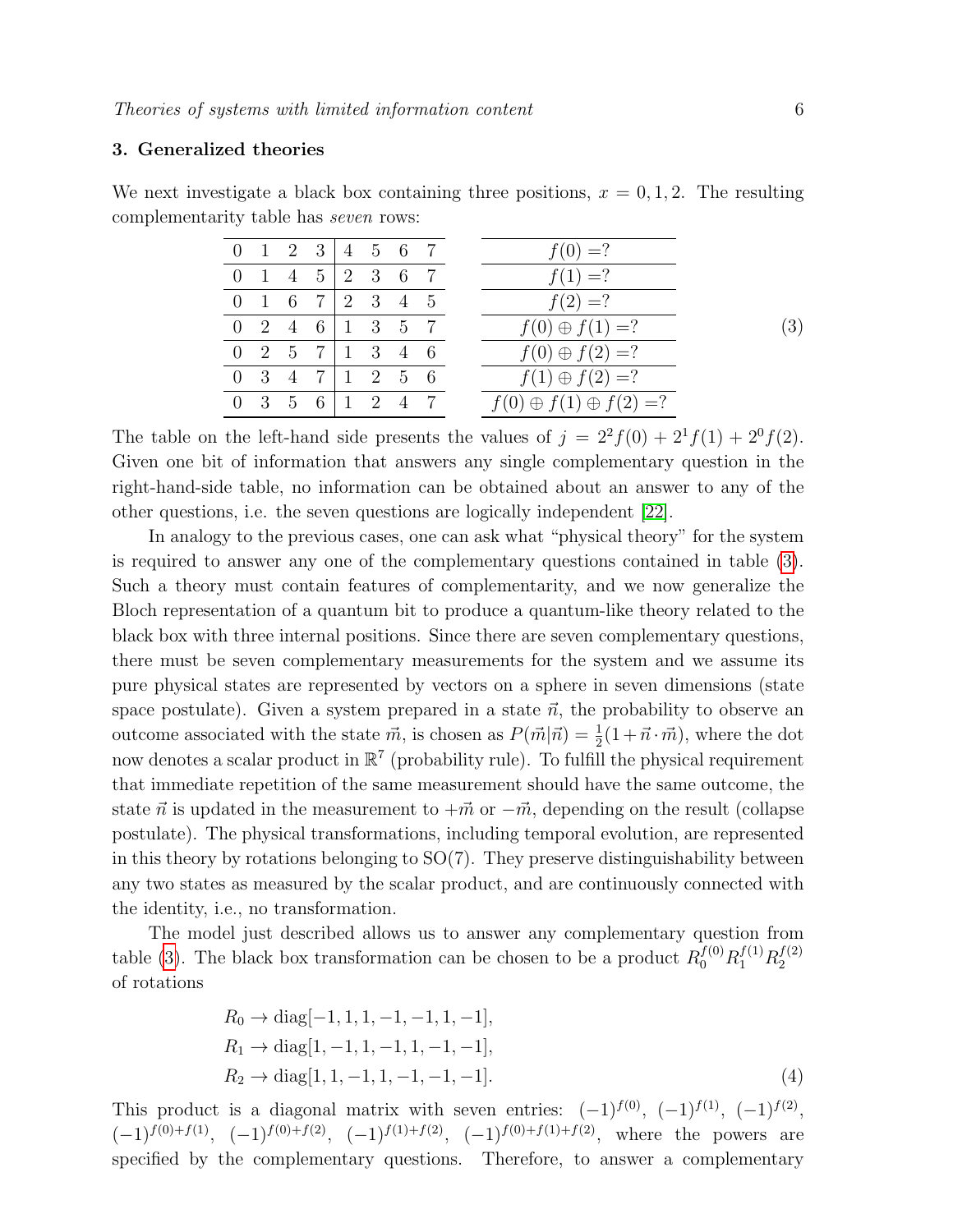question one propagates through the black box system prepared in a state related to the corresponding complementary measurement and finally performs this measurement.

In the general case of a black box with s internal positions, one finds  $\binom{s}{1}$  $\binom{s}{1} + \binom{s}{2}$  $_{2}^{s}$  +  $... + {s \choose s}$  $s(s)$  = 2<sup>s</sup>-1 complementary questions. There are  $\binom{s}{1}$  $_{1}^{s}$ ) questions about the value of  $f(x)$ ,  $\binom{s}{2}$ <sup>2</sup>/<sub>2</sub>) questions about different sums of  $f(x) \oplus f(x')$  with  $x \neq x'$ , and so forth. A physical theory of a two-level system can be constructed with  $2<sup>s</sup>$  –1 complementary measurements using the approach described above. Since s can be arbitrarily large, there are complementarity tables with arbitrarily many rows, and correspondingly many different theories for a two-level system.

Importantly, the derived number of independent parameters which completely specify the state in a generalized theory, i.e.  $2<sup>s</sup> - 1$ , is the same as the one following from the parameter counting argument for composite systems [\[16,](#page-12-15) [17\]](#page-12-16). Here, however, it follows already for a single system: from the operational definition (via black box) of the limited information content and the assumption that a system can answer any of the complementary questions.

In all cases, the quantum-like models we have introduced possess rotationally invariant state spaces. There is therefore no preferred choice of a set of  $2<sup>s</sup> - 1$ complementary directions or any preferred state. One may expect information contained in all pure states  $\vec{n}$  to be the same and independent of the choice of a complete set of complementary measurements. We ask how to quantify information gain in a single measurement  $I(p_{+j}, p_{-j})$ , with  $p_{\pm j} = \frac{1}{2}$  $\frac{1}{2}(1 \pm \vec{n} \cdot \vec{m}_j)$  being probabilities for  $\pm 1$  results in measurement  $\vec{m}_j$ , such that this expectation is fulfilled. Assuming after Ref. [\[23\]](#page-12-22) that information content of state  $\vec{n}$  is the sum of information gained in all complementary measurements  $I(\vec{n}) = \sum_{j=1}^{2^{s}-1} I(p_{+j}, p_{-j})$  the argument of Ref. [\[24\]](#page-12-23) shows that in the set of information measures based on  $\alpha$ -entropy, i.e. if one takes  $I(p_{+j}, p_{-j}) = 1 - k \frac{1 - p_{+j}^{\alpha} - p_{-j}^{\alpha}}{\alpha - 1}$ with a constant k and real parameter  $\alpha$ , only for the quadratic measure, with  $\alpha = 2$ , the information content  $I(\vec{n})$  is constant and invariant under a *continuous* change between different complete sets of mutually complementary directions. Fixing  $k = 2$  sets the units such that we have  $I(n_j) = n_j^2$ , where  $n_j = \vec{n} \cdot \vec{m}_j$  and since the directions of complementary measurements are orthogonal one finds  $I(\vec{n}) = |\vec{n}|^2$ , which immediately generalizes the measure of Ref. [\[23\]](#page-12-22). This measure captures intuitive expectation that overall information contained in a pure state (revealed in the complete set of complementary measurements) is again one bit.

# 4. Computational abilities of generalized theories

The theories with different number of complementary measurements have different computational abilities. Consider the problem of determining properties of a function with a single query of the black box. As an example, think about table [\(1\)](#page-3-2). A qubit propagating through the black box is able to reveal the value of any of  $f(0)$ ,  $f(1)$  or  $f(0) \oplus f(1)$  by making the appropriate choice of input state and measurement [\[25\]](#page-12-24). Classically this is impossible. A classical bit can in principle reveal only one of the three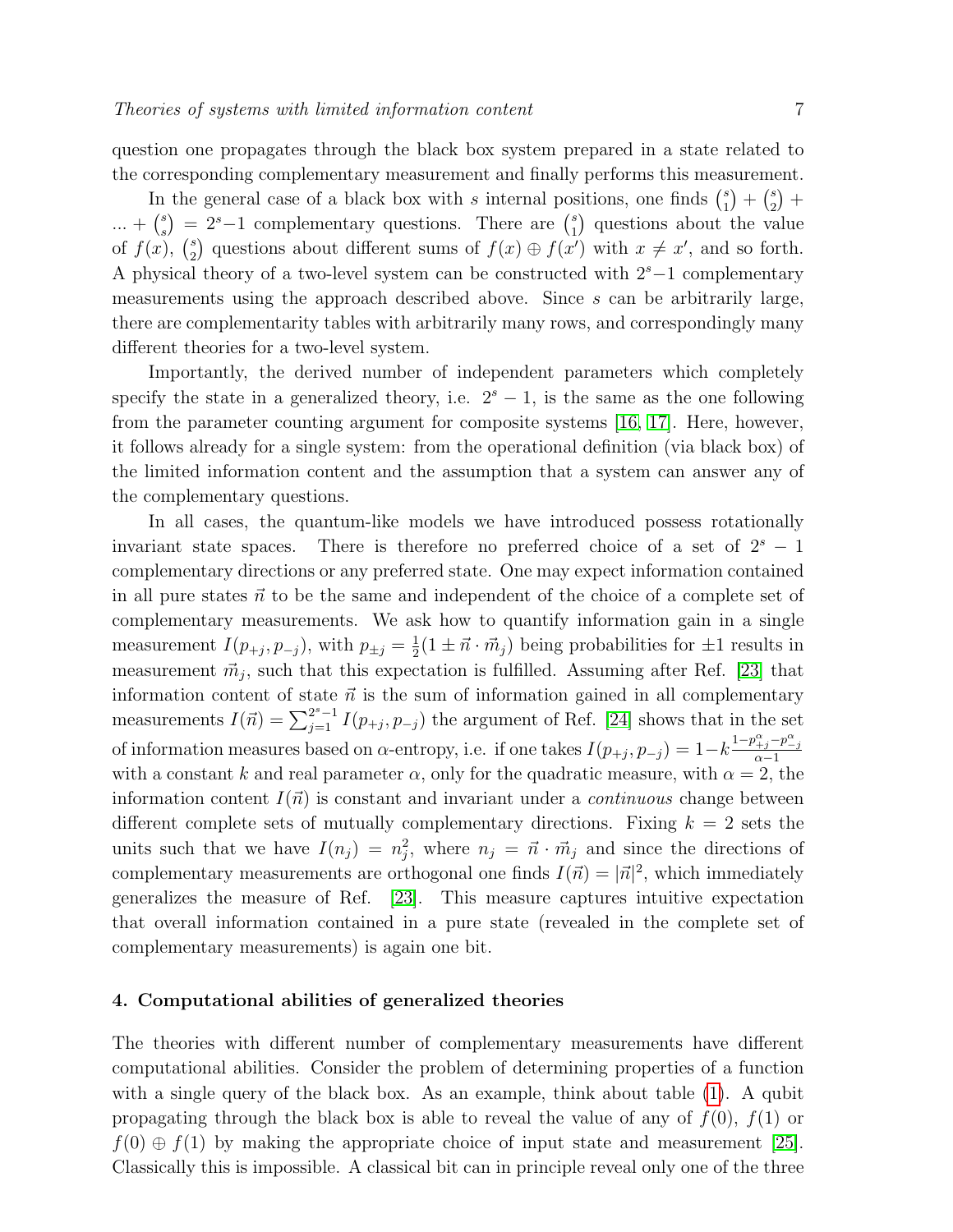properties because each of the items inside the black box can either keep the bit value or flip it. For example, if the classical bit is flipped after leaving the box, then we know that one of the internal positions is occupied, but it is impossible to determine which one no matter what initial state is used.

Likewise, table [\(3\)](#page-5-0) illustrates the limitations of quantum computing. A single two-level system with seven complementary observables can encode an answer to any one of the seven complementary questions. By contrast, it is only possible to answer at most three of the questions using one qubit. A qubit can be embedded into all generalized theories, just as classical bit is embedded into quantum theory. A sphere in  $2<sup>s</sup> - 1$  dimensions, for  $s > 2$ , always contains as subspace a two-sphere of pure states of a quantum bit, and rotations on a two-sphere are a subset of all rotations on higher-dimensional spheres. The rotations of two-sphere, when applied in arbitrary order, never evolve the system outside the two-sphere. Therefore, even if the qubit interacts with more than two items in a black box, it can never answer more than three complementary questions. All generalized theories with more complementary observables are computationally more powerful than both classical and quantum physics.

#### 5. Many systems

The presentation so far has been limited to a single system. We operationally define the information content of N systems as a maximal possible information gain about the internal configuration of  $N$  black boxes, each for a single system. Therefore, the information content of N two-level systems is limited to N bits  $[3]$ . We show that the number of independent real parameters obtained from (joint) complementary measurements, answering the questions about the complementary properties of N Boolean functions encoded in the black boxes, is the same as the number of parameters obtained from correlations between local complementary measurements.

To simplify the presentation we start with two quantum systems as an illustration of ideas and techniques, and next give general results  $\parallel$ . The quantum case corresponds to  $s = 2$ . For two qubits we have two black boxes, each of which encodes one of four Boolean functions, see [\(1\)](#page-3-2), and therefore there are in total  $2^{Ns} = 16$  combinations of pairs of functions in two black boxes. Accordingly, every row of the complementarity table contains 16 items. Since in this case the final measurement reveals two bits of information, the table has  $2^N = 4$  columns. Complementary properties of two Boolean functions are defined such that full knowledge of one property precludes any knowledge about the other property. They correspond to the rows of the table in which items from a fixed column of one row (full knowledge) are evenly distributed among all columns of

<span id="page-7-0"></span>For the simplest non-classical and non-quantum example,  $N = 2$  and  $s = 3$ , the complementarity table has 21 rows and it is cumbersome to present it explicitly.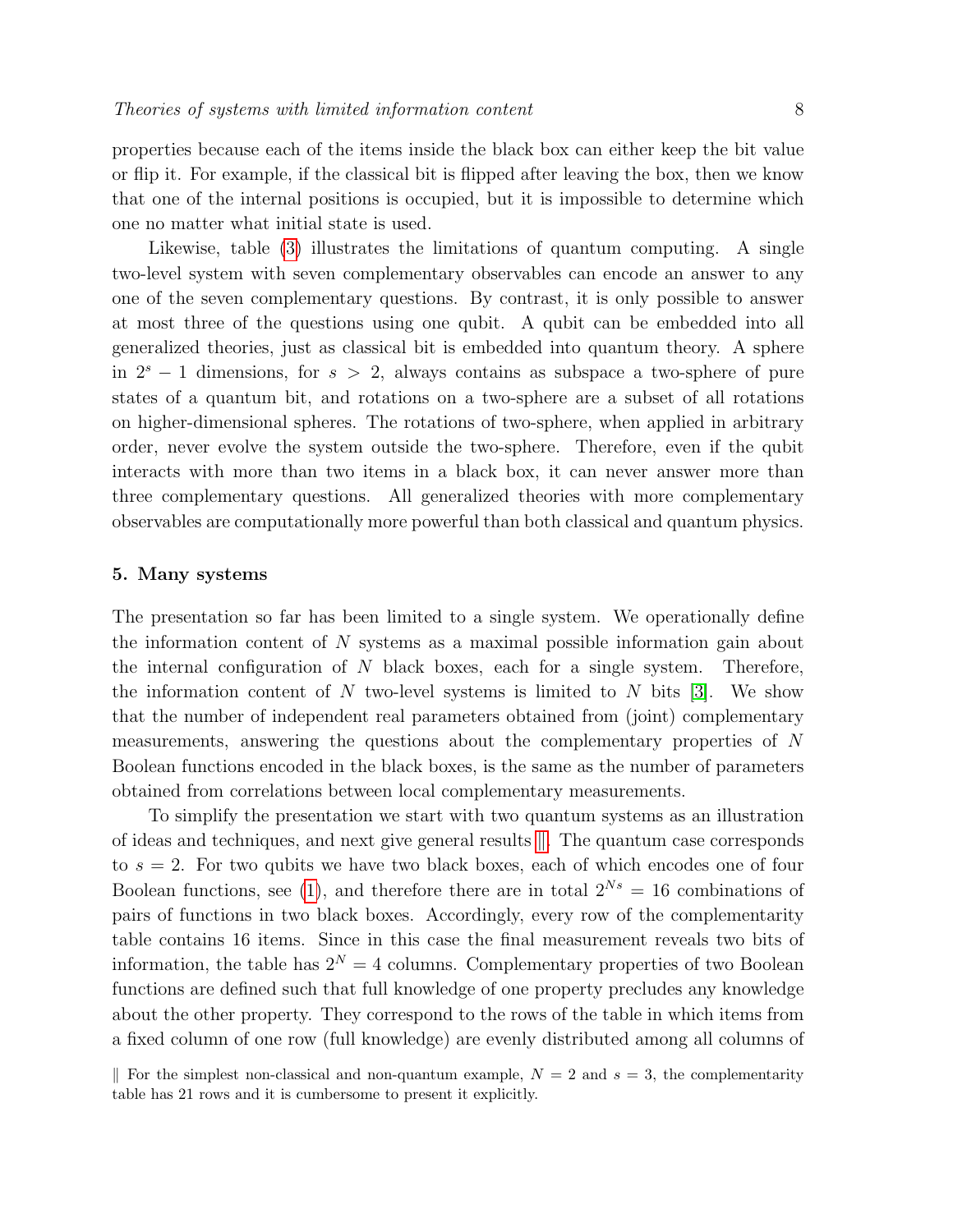<span id="page-8-1"></span>

|  |  |  |  |  |  |  | $a_1 = 0$ $a_2 = 0$ $a_1 = 0$ $a_2 = 1$ $a_1 = 1$ $a_2 = 0$ $a_1 = 1$ $a_2 = 1$                                                                                                                                     |  |
|--|--|--|--|--|--|--|---------------------------------------------------------------------------------------------------------------------------------------------------------------------------------------------------------------------|--|
|  |  |  |  |  |  |  | 00 01 10 11 02 03 12 13 20 21 30 31 22 23 32 33                                                                                                                                                                     |  |
|  |  |  |  |  |  |  | $\begin{array}{cccccccccccc} 00 & 02 & 20 & 22 & 01 & 03 & 21 & 23 & 10 & 12 & 30 & 32 & 11 & 13 & 31 & 33 \\ \hline 00 & 03 & 30 & 33 & 01 & 02 & 31 & 32 & 10 & 13 & 20 & 23 & 11 & 12 & 21 & 22 \end{array} (5)$ |  |
|  |  |  |  |  |  |  |                                                                                                                                                                                                                     |  |
|  |  |  |  |  |  |  | 00 12 23 31 02 10 21 33 01 13 22 30 03 11 20 32                                                                                                                                                                     |  |
|  |  |  |  |  |  |  | 00 13 21 32 01 12 20 33 02 11 23 30 03 10 22 31                                                                                                                                                                     |  |

any other row (no knowledge). For example, for two qubits we have:

where each item is a pair of numbers  $j_1 j_2$  describing functions in the first and second black box respectively, i.e.  $j_1 = 2f_1(0) + f_1(1)$  and  $j_2 = 2f_2(0) + f_2(1)$ . The complementary properties in this case are the following: (i) the first row corresponds to two binary questions, whether  $f_1(0) = a_1$  and  $f_2(0) = a_2$ , (ii) the second row corresponds to asking whether  $f_1(1) = a_1$  and  $f_2(1) = a_2$ , (iii) the third row is the "parity question", whether  $f_1(0) \oplus f_1(1) = a_1$  and  $f_2(0) \oplus f_2(1) = a_2$ , (iv) the forth row coincides with asking whether  $f_1(0) \oplus f_2(1) = a_1$  and  $f_1(0) \oplus f_1(1) \oplus f_2(0) = a_2$ , (v) the last row leads to asking if  $f_1(1) \oplus f_2(0) = a_1$  and  $f_1(0) \oplus f_1(1) \oplus f_2(1) = a_2$ . The answers to these questions are in a form of two bit values  $a_1 a_2$  and the columns of the table from left to right correspond to the answers 00, 01, 10 and 11. Such complementarity tables are wellknown in a mathematical theory of combinatorial designs. In the quantum case of  $s = 2$ they are so-called net designs, and the maximal number of their rows gives the number of complementary quantum measurements  $[21]$ . In a general case of arbitrary s, the complementarity table describing complementary properties of N Boolean functions of an s-valued argument has  $2^{Ns}$  items in every row and  $2^N$  columns. Such complementarity tables, with  $s > 2$ , are known as the generalized net designs (affine 1-designs) and the maximal number of their rows is given by the Bose-Bush bound [¶](#page-8-0):

$$
r_s(N) = \frac{2^{Ns} - 1}{2^N - 1}.\tag{6}
$$

Each of the  $r_s(N)$  mutually complementary (joint) measurements gives  $2^N - 1$ independent real parameters (due to normalization) and therefore all the complementary measurements give altogether  $r_s(N)(2^N-1) = 2^{Ns} - 1$  independent real parameters.

The same number is found via "tomography with local measurements" [\[16,](#page-12-15) [17\]](#page-12-16), in which case we are looking into correlations between the outcomes of all combinations of complementary local measurements (on every subsystem). Each single system is described by  $2<sup>s</sup> - 1$  real parameters. Additionally, one measures correlations between 2, 3, ..., N subsystems (if none of the subsystems is measured, no information is gained). This gives  $(2<sup>s</sup> - 1 + 1)<sup>N</sup> - 1 = 2<sup>Ns</sup> - 1$  independent real parameters. Thus, we have shown that the number of parameters obtained from joint and local measurements coincide. We see it as an argument that this number of parameters should completely specify a state of the system. Under this assumption, the models considered possess an intuitive feature that a physical state is equally well described by joint and individual

<span id="page-8-0"></span>¶ Pages 219-220 of Ref. [\[26\]](#page-12-25). In their notation,  $\lambda = 2^{N(s-2)}$ ,  $v = n = 2^N$  and k is the number of rows in the complementarity table.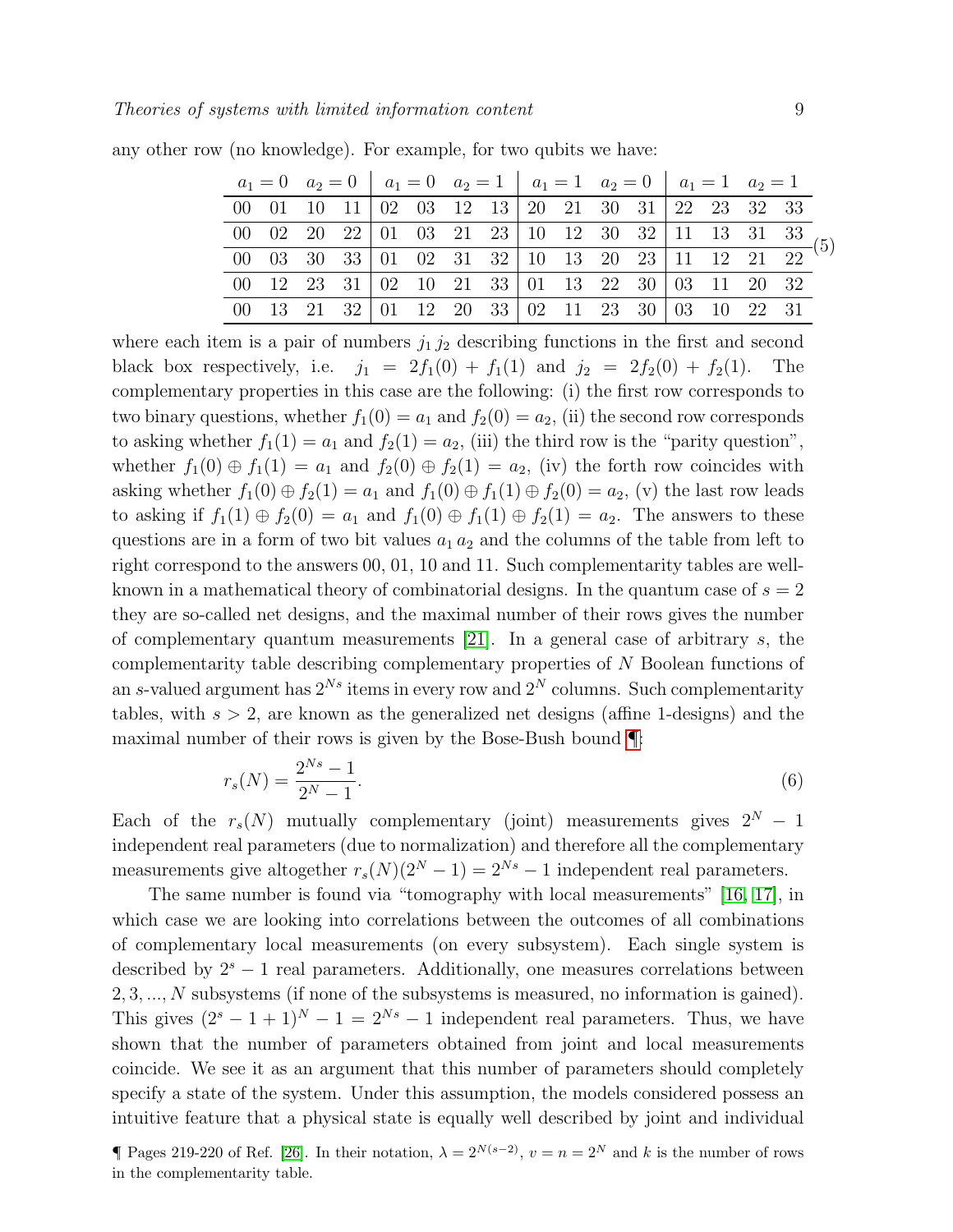measurements. These are then just two different ways of accessing the same information about the system. The equality of the number of parameters obtained by joint and local measurements also means that the models satisfy Hardy's axiom about composite systems: the number of levels of the whole system is a product of number of levels of subsystems and the number of parameters specifying the unnormalized joint state is also a product of the number of such parameters for the subsystems [\[17\]](#page-12-16).

The complementary questions related to table [\(5\)](#page-8-1) and similar tables for many twolevel systems in the generalized theories reveal that the theories involve entanglement. One can recognize the first three questions of table [\(5\)](#page-8-1) are just combinations of complementary questions for single systems, see [\(1\)](#page-3-2). They are asked independently on every subsystem, i.e. the questions with the answer  $a_1$  involve only function  $f_1(x)$  and the questions with answer  $a_2$  involve only function  $f_2(x)$ . With them, all the complementary questions for single subsystems are already exhausted. The same argument applies to any complementarity table of higher level theories. Since for any such table related to many black boxes the maximal number of rows is greater than the number of rows of the table for a single system, there are complementary questions involving relational properties of functions encoded in different black boxes, such as e.g. the question of the value of  $f_1(0) \oplus f_2(1)$  and  $f_1(0) \oplus f_1(1) \oplus f_2(0)$ . These questions cannot be answered by systems in a product state and we conclude that entanglement must be present in such models.

#### 6. Experimental consequences

We give two experimental consequences of the generalized theories that differ from predictions of standard quantum theory of a single two-level system. Note that if the experimenter has access to generalized states, evolutions and measurements it is clear that standard quantum theory could be refuted. It is more realistic however to study if the other models can be identified by looking only at the data gathered in quantum measurements. A reason for this is that we now only know how to build apparatuses corresponding to quantum measurements. Furthermore, one can imagine that there is in Nature a source emitting states of generalized theories whereas we are still restricted to quantum measuring devices. Therefore, we make here an assumption that experimentalists have access only to measurements allowed by standard quantum mechanics (on the Bloch sphere) whereas states and evolutions obey generalized theories (on higher dimensional spheres).

The first consequence is a change of purity of an evolving closed system. When the system represented by a vector in a higher dimensional Bloch sphere evolves in time, the projected vector onto the standard two-sphere will in general change its length indicating "decoherence" and "recoherence" in the effective quantum state description. These effects would be present even when the system is closed and can be considered as isolated from environment according to all means of standard quantum theory.

Second, we present a gedanken experiment which tests a dimension of the sphere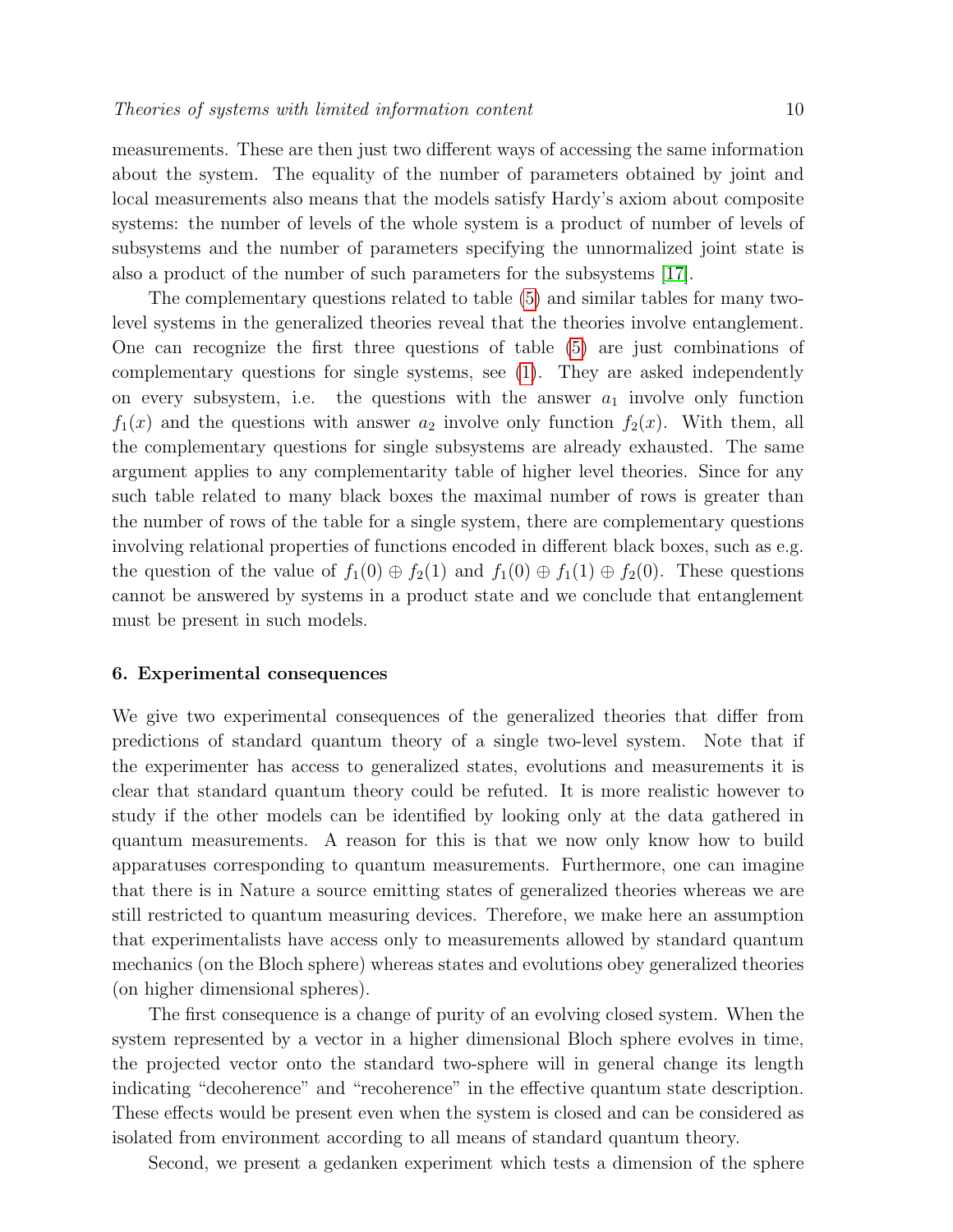of states. Consider a scenario in which there are grounds to assume a source prepares random states from the entire higher dimensional Bloch ball (also mixed states) in such a way that the mean value of measurement along some  $\vec{x}$  axis can be found for every random state. For example, the source is slowly randomly evolving such that within a short time interval the states emitted are basically the same, but if one waits a longer time and then measures again, the observed state will be unrelated to the previously observed one. The frequency with which a mean  $\langle \vec{x} \rangle$  occurs,  $f(\langle \vec{x} \rangle)$ , is proportional to the number of states giving rise to this particular value of  $\langle \vec{x} \rangle$ , which is related to the projection of the state vector on the  $\vec{x}$  axis. Since the higher the dimension of the sphere the more states have the mean  $\langle \vec{x} \rangle$  close to zero, the shape of  $f(\langle \vec{x} \rangle)$  reveals the dimension. We now develop this idea quantitatively.

To make an illustration, we first describe how to distinguish between a theory in which all the states are within a disk (real quantum theory) and standard (complex) quantum theory having a three-dimensional ball of allowed states. If the state space is a disc, a random state is distributed with probability density  $dp(x, y) = dxdy/\pi R^2$ , where R is the radius of the disc. The frequency of observation of the average value  $m$  in a measurement of  $\vec{x}$  is related to the length of the chord perpendicular to the x axis which crosses the axis at point m,  $F_2(m) = 2 \int_0^{\sqrt{R^2 - m^2}}$  $\boldsymbol{0}$  $\frac{dy}{\pi R^2} = \frac{2\sqrt{R^2-m^2}}{\pi R^2}$  $\frac{R^2-m^2}{\pi R^2}$ . If the state space is a ball, a random state is distributed with probability density  $dp(x, y, z) = dx dy dz / \frac{4}{3}\pi R^3$ , and the frequency of observation of the average value  $m$  is now related to the area of the disc orthogonal to x axis which crosses the axis at point  $m$ ,  $F_3(m) = \frac{\pi r^2}{\frac{4}{3}\pi R^3}$ , where  $r = \sqrt{R^2 - m^2}$  is the radius of the disc. In general, for a state space which √  $R^2 - m^2$  is the radius of the disc. In general, for a state space which is a sphere in  $D$  dimensions, a random state is distributed according to probability density  $dp(x_1,...,x_D) = dx_1...dx_D/V_D(R)$ , where  $V_D(R) = \frac{\pi^{D/2}R^D}{\Gamma(D/2+1)}$  is the volume of the sphere embedded in D dimensions and  $\Gamma(x)$  is the gamma function. The frequency of the average value m is given by the ratio of volumes  $F_D(m) = \frac{V_{D-1}(r)}{V_D(R)}$  with  $r =$ µا<br>∕  $R^2 - m^2$ . Putting in the explicit formulae for the volumes gives

<span id="page-10-0"></span>
$$
F_D(m) = \frac{1}{\beta(\frac{D}{2} + \frac{1}{2}, \frac{1}{2})} \frac{(R^2 - m^2)^{\frac{D-1}{2}}}{R^D},\tag{7}
$$

where  $\beta(x,y) = \frac{\Gamma(x)\Gamma(y)}{\Gamma(x+y)}$  is the Euler beta function and we used  $\Gamma(1/2) = \sqrt{\pi}$ . Fig. [2](#page-11-0) shows  $F_D(m)$  for various D and  $R = 1$ . Note that in principle D does not even have to be an integer.

If one measures not along a single direction, but along d orthogonal directions, the immediate generalization of the frequency formula [\(7\)](#page-10-0) reads  $F_D(m_1, \ldots, m_d)$  =  $\frac{V_{D-d}(r)}{V_D(R)}$  with  $r = \sqrt{R^2 - m_1^2 - \ldots - m_d^2}$ . This can be useful if a random state is not sampled from spherically symmetric space, providing a way to distinguish even more general models than those studied here. As an illustration, consider first a single  $\vec{x}$ measurement and states sampled from a disc. We already know the distribution of  $m$ is  $F_2(m) = \frac{2\sqrt{R^2 - m^2}}{\pi R^2}$  $\frac{R^2 - m^2}{\pi R^2}$ . The same distribution is obtained for the state space which is a half disc cut at the  $x$  axis, because both the probability density for state distribution and the probability for the mean value equal to  $m$  are half those for the disc space and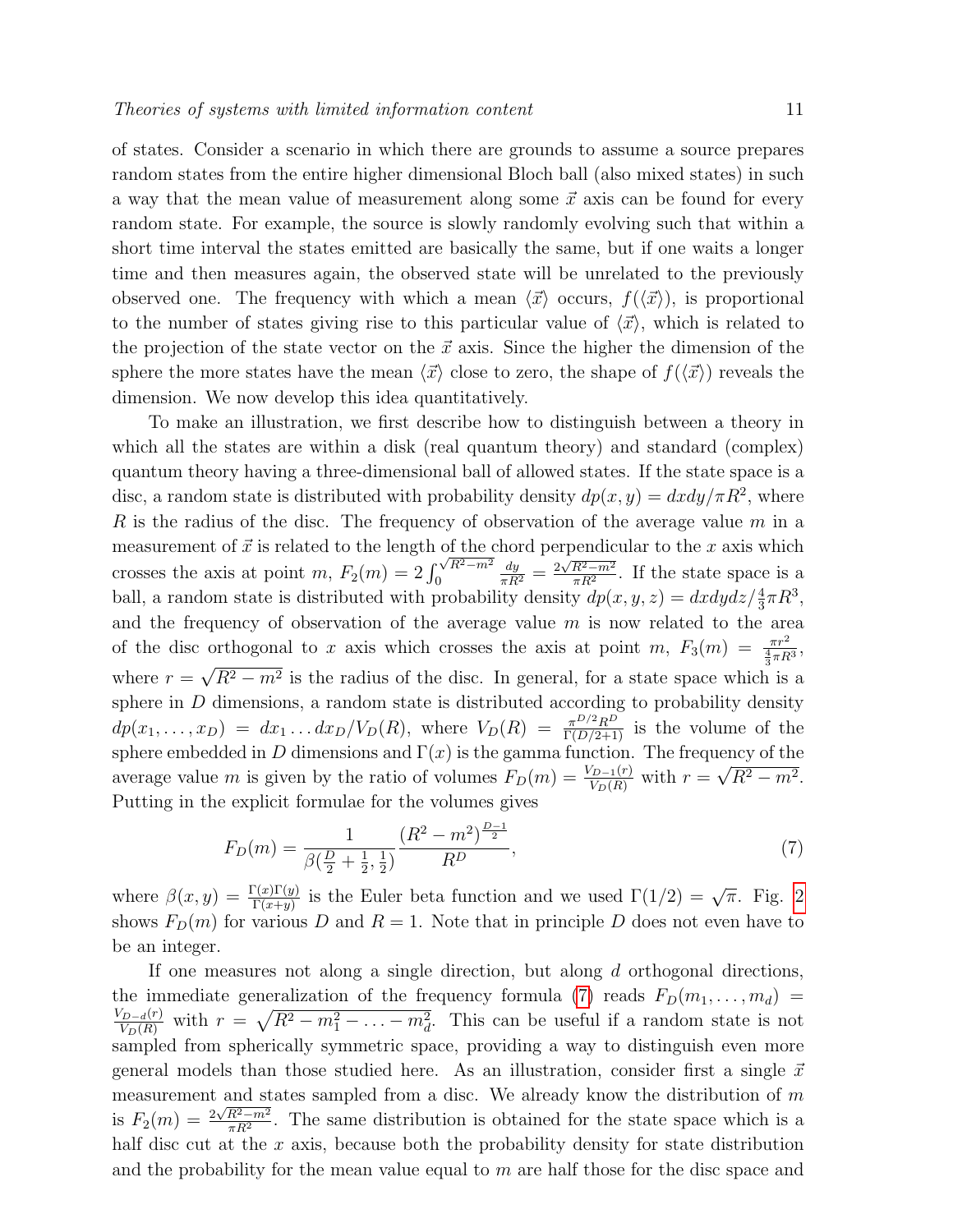

<span id="page-11-0"></span>Figure 2. Detecting dimension of state space with a random sampler. Assuming that states are represented by vectors within higher-dimensional sphere, sampling them randomly in such a way that for each state the average value, m, along some direction  $\vec{x}$  can be measured, provides a way to find the dimension. The dimension can be read from the histogram of m. The plot shows the histogram for three dimensions,  $D = 2$ , 3, and 7. Generally, after measuring the frequency of the average values one finds the dimension from the fit of the curve [\(7\)](#page-10-0).

their contributions cancel out in the fraction. Clearly, measurement along x and  $\eta$  could distinguish these two cases.

## 7. Conclusions

In conclusion, we have introduced a hierarchy of theories describing systems with limited information content, which contains classical and quantum mechanics as special cases. The order parameter of the hierarchy is the number of complementary questions about the properties of Boolean functions the systems described by the theory can experimentally answer. Typical quantum features such as irreducible randomness and complementarity inevitably occur in the theories. We consider a physical system able to encode the answer to any one of the complementary questions, and assume there is a measuring device which can reveal this information. While the appropriate measurement will reveal the answer to the selected question, the complementary measurements must reveal no information whatsoever — the readout has to give a completely random answer [\[22\]](#page-12-21). Further, since the information content of the system is fundamentally limited to one bit, no underlying hidden structure (in the form of hidden variables) is possible, and the results are irreducibly random. As a final remark, we note that we gave examples of generalized theories which share some essential features with quantum mechanics but nevertheless differ from it. Intriguingly, this perhaps suggests that either Nature admits additional conceptual ingredients that single out quantum theory from the more general class [\[20\]](#page-12-19) or the alternatives are also realized in some domain that is still beyond our observations.